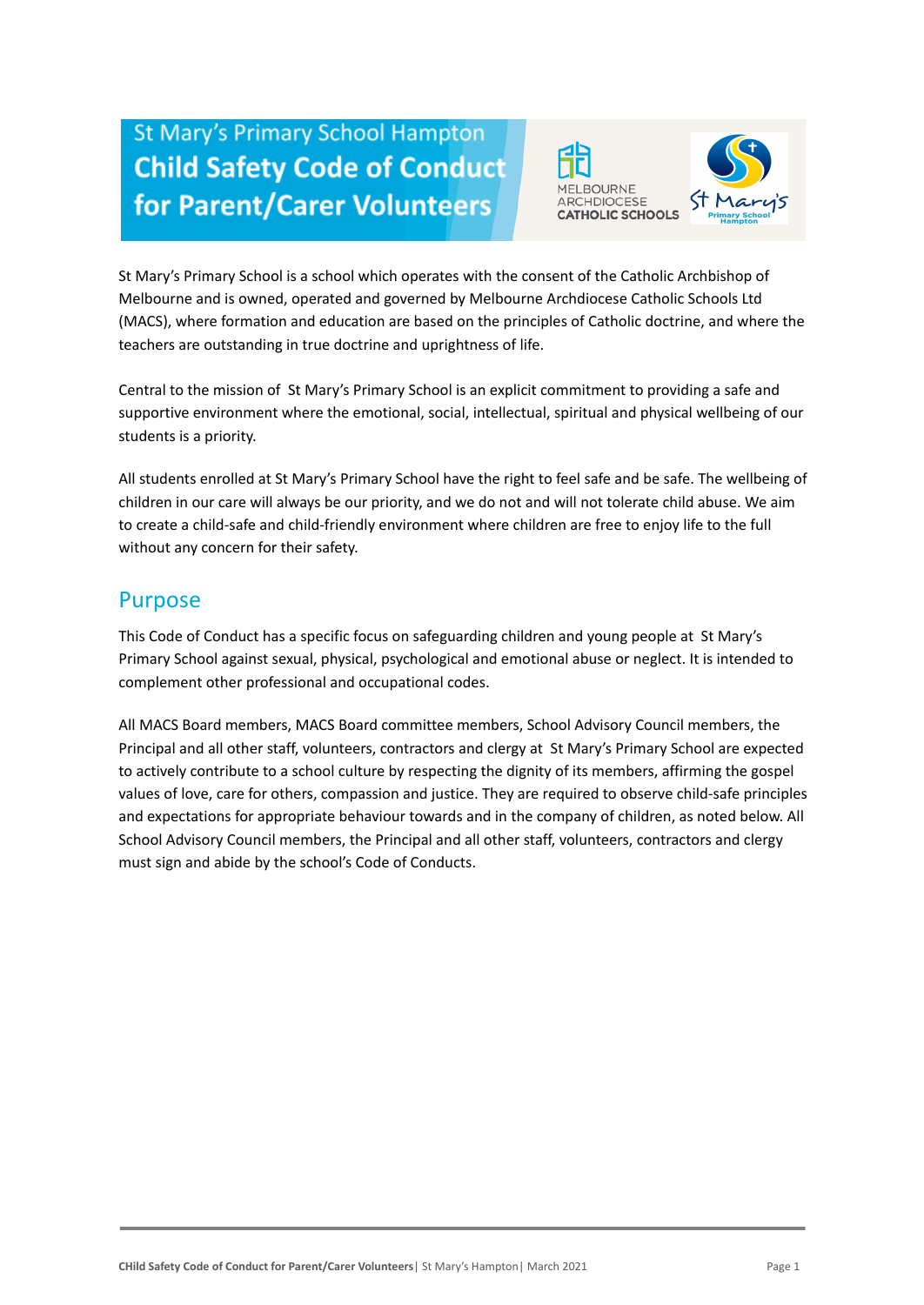## Acceptable behaviours

All parent/carers who volunteer at St Mary's Primary School are responsible for supporting the safety of children by:

- adhering to the school's child-safe policy and upholding the school's statement of commitment to child safety, at all times
- taking all reasonable steps to protect children from abuse
- treating everyone in the school community with respect
- listening and responding to the views and concerns of children particularly if they are telling you that they or another child has been abused or that they are worried about their safety/the safety of another child
- promoting the cultural safety, participation and empowerment of Aboriginal and Torres Strait Islander children (for example, by never questioning an Aboriginal or Torres Strait Islander child's self-identification)
- promoting the cultural safety, participation and empowerment of children with culturally and linguistically diverse backgrounds (for example, by having a zero-tolerance for discrimination)
- promoting the safety, participation and empowerment of children with a disability (for example, during personal care activities)
- ensuring as far as practicable that adults are not alone with a child
- reporting any child safety concerns or allegations of child abuse to the school's leadership
- understanding and complying with all reporting obligations as they relate to mandatory reporting and reporting under the *Crimes Act 1958* (Vic.)
- ensuring as quickly as possible that the child is safe if an allegation of child abuse is made
- reporting to the Victorian Institute of Teaching (VIT) any charges, committals for trial or convictions in relation to a sexual office by a registered teacher, or specific allegations or concerns about a registered teacher.

### Unacceptable behaviours

All parent/carers who volunteer at St Mary's Primary School at St Mary's Primary School must not:

- ignore or disregard any suspected or disclosed child abuse
- develop any 'special' relationships with children that could be seen as favouritism (for example, the offering of gifts or special treatment for specific children)
- exhibit behaviours with children which may be construed as unnecessarily physical (for example, inappropriate sitting on laps)
- put children at risk of abuse (for example, by locking doors)
- initiate unnecessary physical contact with children or do things of a personal nature that a child can do for themselves (for example, toileting or changing clothes)
- engage in open discussions of a mature or adult nature in the presence of children (for example, personal social activities)
- use inappropriate language in the presence of children
- express personal views on cultures, race or sexuality in the presence of children
- discriminate against any child, including because of age, gender, race, culture, vulnerability, sexuality, ethnicity or disability
- work with children while under the influence of alcohol or illegal drugs
- photograph or video a child without the consent of the parents or carers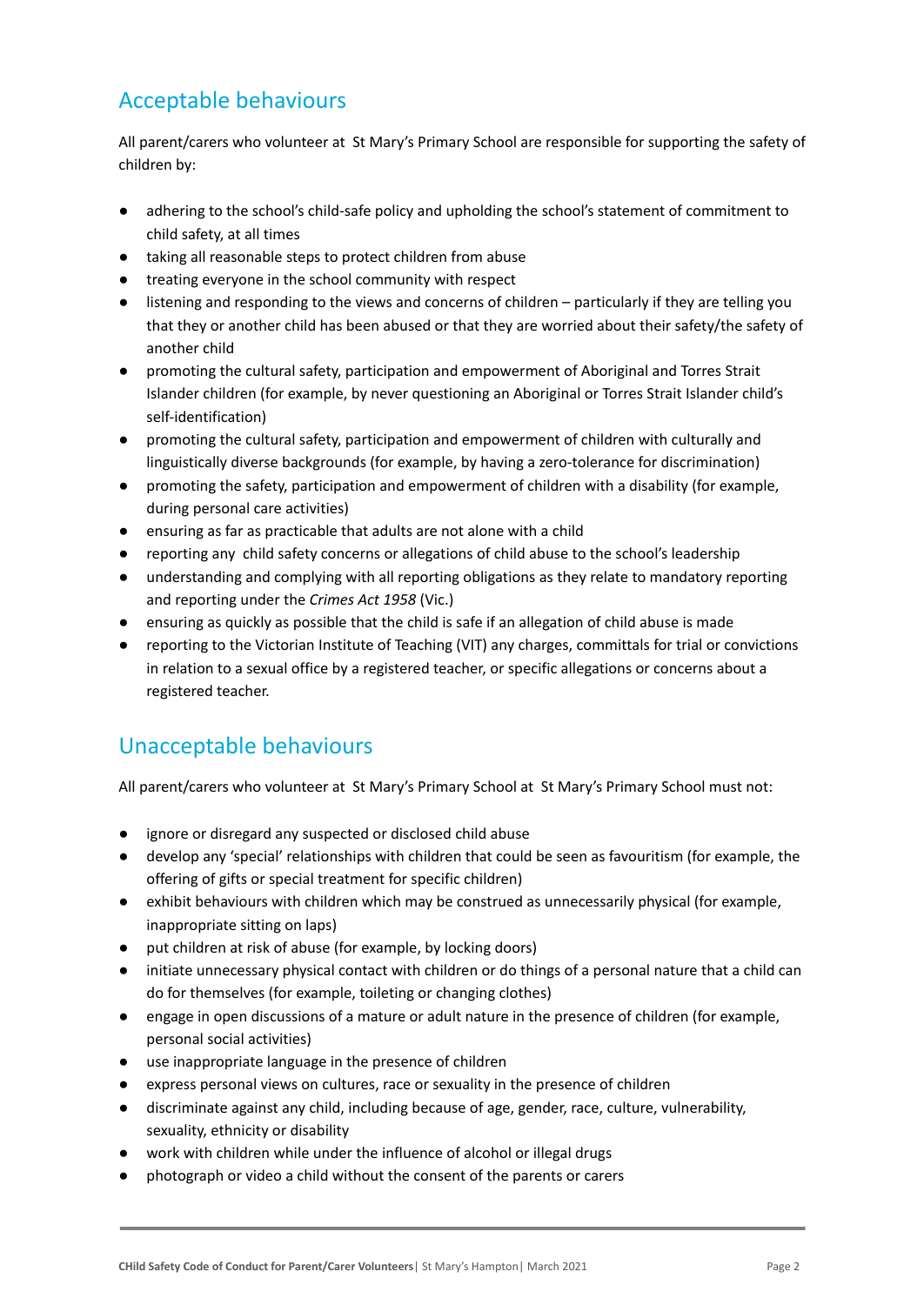● consume alcohol or drugs at school or at school events in the presence of children.

## Sports and recreation

Parent/carer volunteers involved in coaching, training or assisting students during sporting and recreation activities should adopt practices that assist children to feel safe and protected, including:

- using positive reinforcement and avoiding abusive, harassing or discriminatory language
- coaching students to be 'good sports'
- explaining the reason for the contact and asking for the student's permission if physical contact with a student by a coach or other adult is necessary during a sporting or other recreational activity
- avoiding (where possible) situations where an adult may be alone with a student such as in a dressing or change room, first aid room, dormitory or when the student needs to be transported in a vehicle.